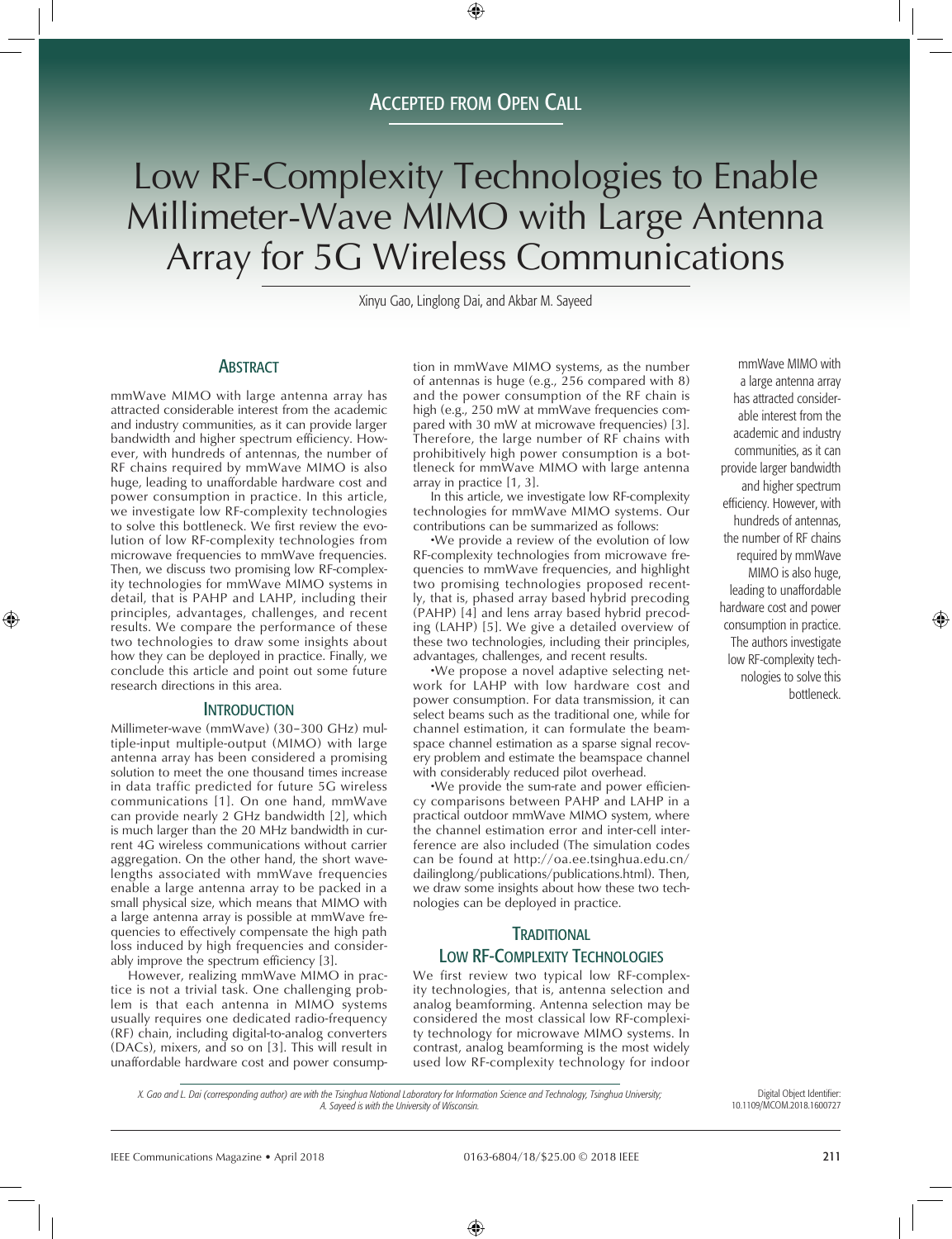

Figure 1. Architectures of traditional low RF-complexity technologies: a) antenna selection; b) analog beamforming.

mmWave communications. These two technologies can be regarded as the basics of PAHP and LAHP.

### Antenna Selection

As shown in Fig. 1a, the key feature of antenna selection [6] is that there is one selecting network between  $N_{RF}$  RF chains and N antennas. Based on the channel state information (CSI), the target of antenna selection is to select N<sub>RF</sub> best antennas out of total *N* antennas for data transmission to maximize the achievable sum-rate [6].

An exciting result of antenna selection is that when the number of RF chains  $N_{RF}$  is larger than the number of transmitted data streams *N<sub>S</sub>*, the performance loss induced by antenna selection is negligible under independent identically distributed (IID) Rayleigh fading channels [6]. However, when channels are highly correlated, the achievable sum-rate of antenna selection will decrease drastically [6], as antenna selection incurs more channel information loss in this case.

#### Analog Beamforming

As shown in Fig. 1b, the key idea of analog beamforming [7] is to use only one RF chain to transmit a single data stream, and employ the phase shifter network to control the phases of original signals to maximize the array gain and effective signal-tonoise ratio (SNR). Building the beamforming vectors (including the relative amplitudes and phases applied to the different antenna elements to shape the signal strength at a specific direction in the far field) requires beam training, which involves an iterative and joint design between the transmitter and receiver. For example, in IEEE 802.11ad, a multi-resolution beamforming codebook (consisting of several pre-defined beamforming vectors) is adopted to progressively refine the selected beamforming vectors [7].

The advantage of analog beamforming is that it only requires one RF chain, leading to quite low hardware cost and power consumption [7]. However, analog beamforming can only adjust the phases of the signals, which means that all the elements of the beamforming vector have the same amplitude. Such a design constraint will incur some performance loss [3]. More importantly, analog beamforming can only support single-stream transmission, which cannot be used in multi-stream or multi-user scenarios [3].

## Can Traditional Low RF-Complexity Technologies be Used in mmWave MIMO Systems?

Note that the outdoor mmWave MIMO channel is significantly different from the one at microwave frequencies. One of the most important differences is that the scattering of outdoor mmWave communications is usually limited, because the wavelengths at mmWave frequencies are quite small compared to the obstacle size, leading to poor diffraction [3]. Moreover, though scattering occurs, it incurs significant 5–20 dB attenuation at mmWave frequencies [2, 5]. A study in New York has shown that the average number of paths in 28 GHz outdoor mmWave communications is only 2.4 [2]. This means that the outdoor mmWave MIMO channel is usually low-rank with high correlation in the spatial domain and sparse in the angular domain [5].

Based on these facts, we know that antenna selection is not appropriate for mmWave MIMO systems [2], since it suffers from serious performance loss with highly correlated channels. Moreover, although analog beamforming is developed for mmWave communications, it can only support single-stream transmission without multiplexing gains. This means that analog beamforming cannot fully exploit the potential of mmWave MIMO in spectrum efficiency [3, 5]. Next, we will investigate two promising low RF-complexity technologies proposed recently for mmWave MIMO systems, that is, PAHP and LAHP.

# PHASED ARRAY BASED HYBRID PRECODING

## **PRINCIPLE**

Precoding is used to adjust the weights of transmitted signals to maximize the achievable sumrate [3]. As shown in Fig. 2a, conventional fully digital precoding can arbitrarily adjust the amplitudes and phases of the original signals. It can achieve multiplexing gains, and enjoys higher design freedom than analog beamforming. However, it requires one dedicated RF chain for each antenna, resulting in unaffordable hardware cost and power consumption when the number of antennas is large. Hybrid precoding can be considered a promising compromise between optimal fully digital precoding and low-cost analog beamforming [4, 5]. Its key idea is to divide the large-size digital precoder into a large-size analog beamformer (realized by the analog circuit) and a small-size digital precoder (requiring a small number of RF chains).

PAHP is one realization of hybrid precoding, where the analog beamformer is realized by phase shifters. Assume there are  $N_s$  single-antenna users to be served. As shown in Fig. 2b or Fig. 2c,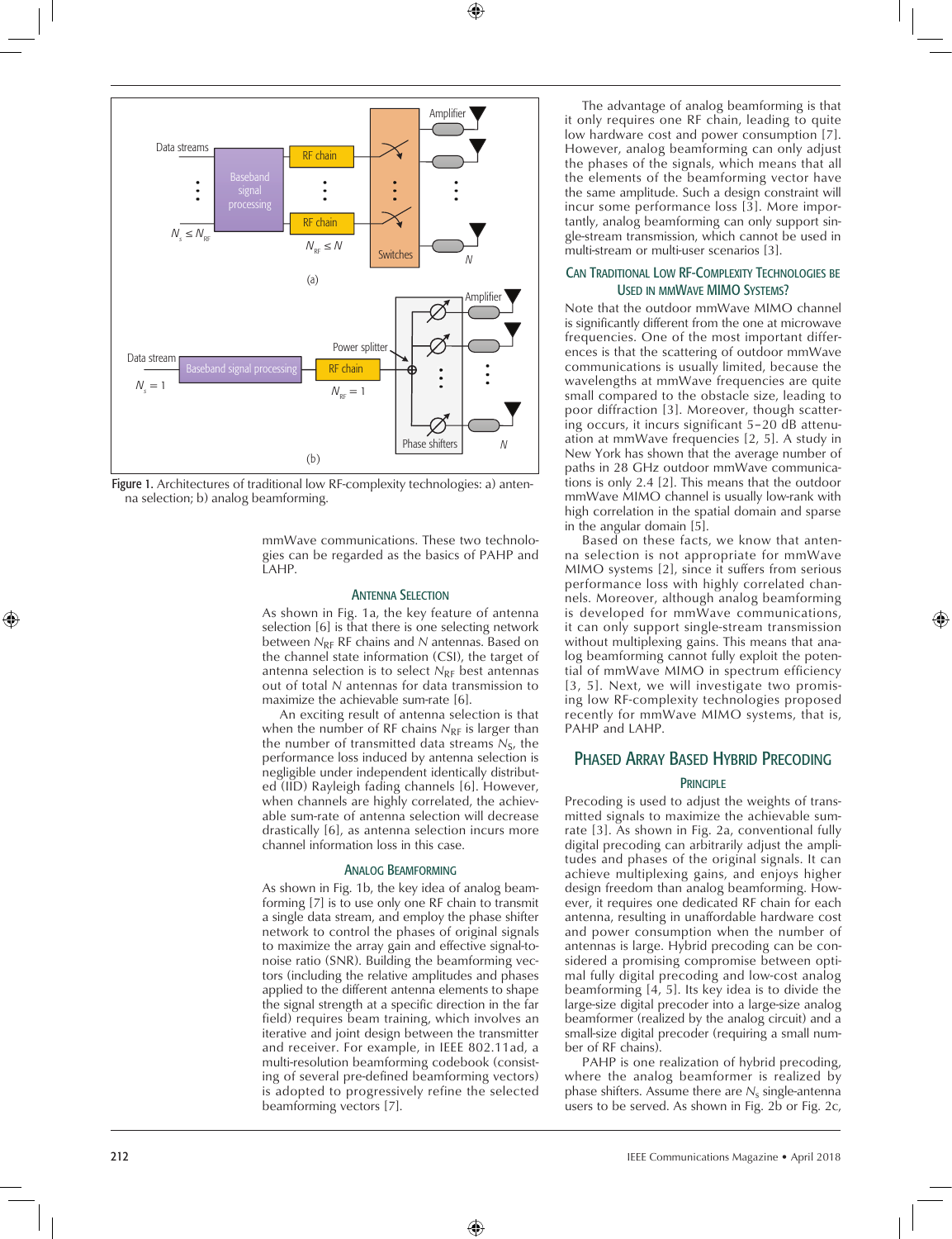the received signal vector  $y$  for  $N_s$  users in the downlink can be presented as

$$
y = HADs + n, \tag{1}
$$

where **H** of size  $N_s \times N_t$ , **s** of size  $N_s \times 1$ , and **n** of size  $N_s \times 1$  denote the mmWave MIMO channel matrix, transmitted signal vector, and noise vector, respectively, **A** of size  $N \times N_{RF}$  is the analog beamformer, and **D** of size  $N_{RF} \times N_s$  is the digital precoder. Note that PAHP has two architectures, that is, full-PAHP [4] and sub-PAHP [8], as illustrated in Fig. 2b and Fig. 2c, respectively. In full-PAHP, each RF chain is connected to all *N* antennas via phase shifters, and the analog beamformer A is a full matrix. It can achieve satisfying performance, but usually requires a large number of  $NN_{RF}$  phase shifters (e.g.,  $NN_{RF}$  = 256  $\times$  16 = 4096), together with the complicated power splitters/cominbers and signal/control lines. In contrast, in sub-PAHP, each RF chain is only connected to a subset of antennas, leading A to be a block diagonal matrix. Obviously, sub-PAHP can reduce the number of phase shifters from *NN*RF to *N* and avoid using power combiners [8]. Therefore, although sub-PAHP suffers from a loss in array gains by a factor of  $1/N_{RF}$ , it may be preferred in practice [8].

#### **ADVANTAGES**

PAHP can achieve a better trade-off between the hardware cost/power consumption and the sumrate performance. It can significantly reduce the number of required RF chains from *N* (e.g., *N* = 256) to  $N_s$  (e.g.,  $N_{RF} = N_s = 16$ ), leading to lower power consumption. In addition, as explained above, the outdoor mmWave MIMO channel matrix is usually low-rank [2]. This indicates that the maximum number of data streams that can be simultaneously transmitted by such a channel is limited. Therefore, as long as the number of RF chains is larger than the rank of the channel matrix, the small-size digital precoder is still able to fully achieve multiplexing gains and obtain near-optimal performance compared to fully digital precoding [4, 8].

## Challenges and Recent Results

Optimal Design of Hybrid Precoder: Maximizing the achievable sum-rate by designing the hybrid precoder  $P = AD$  is the main target of PAHP. However, this optimization problem imposes new challenges, since there are several non-convex hardware constraints on the analog beamformer A. For example, all the nonzero elements of A should share the same amplitude due to the constant modulus constraint on the phase shifter. To this end, one feasible way is to approximate the original optimization problem as a convex one to obtain a near-optimal hybrid precoder with low complexity.

Following this idea, some advanced schemes have been proposed recently. In [4], a spatially sparse scheme is proposed for single-user full-PAHP. It approximates the sum-rate optimization problem as the one minimizing the distance between the optimal fully digital precoder and the hybrid precoder. Then, a variant of the orthogonal matching pursuit (OMP) algorithm [9] is developed to obtain the near-optimal



Figure 2. Architecture comparison: a) fully digital precoding; b) full-PAHP; c) sub-PAHP.

hybrid precoder. In [10], full-PAHP is extended to the multi-user scenario, where a two-stage multi-user scheme is proposed. In the first stage, the optimal analog beamformer is searched from a pre-defined codebook to maximize the desired signal power of each user. In the second stage, the classical zero forcing (ZF) precoder is used to cancel multi-user interference. In [8], a successive interference cancelation (SIC)-based scheme is proposed for sub-PAHP. It first decomposes the sum-rate optimization problem into a series of simple and convex sub-problems, each of which only considers one sub-phased array. Then, inspired by the classical SIC multi-user signal detector, the near-optimal hybrid precoder for each sub-phased array is obtained in a oneby-one fashion.

Channel Estimation: The maximum gain of PAHP can only be achieved with perfect CSI, which is difficult to obtain in mmWave MIMO sys-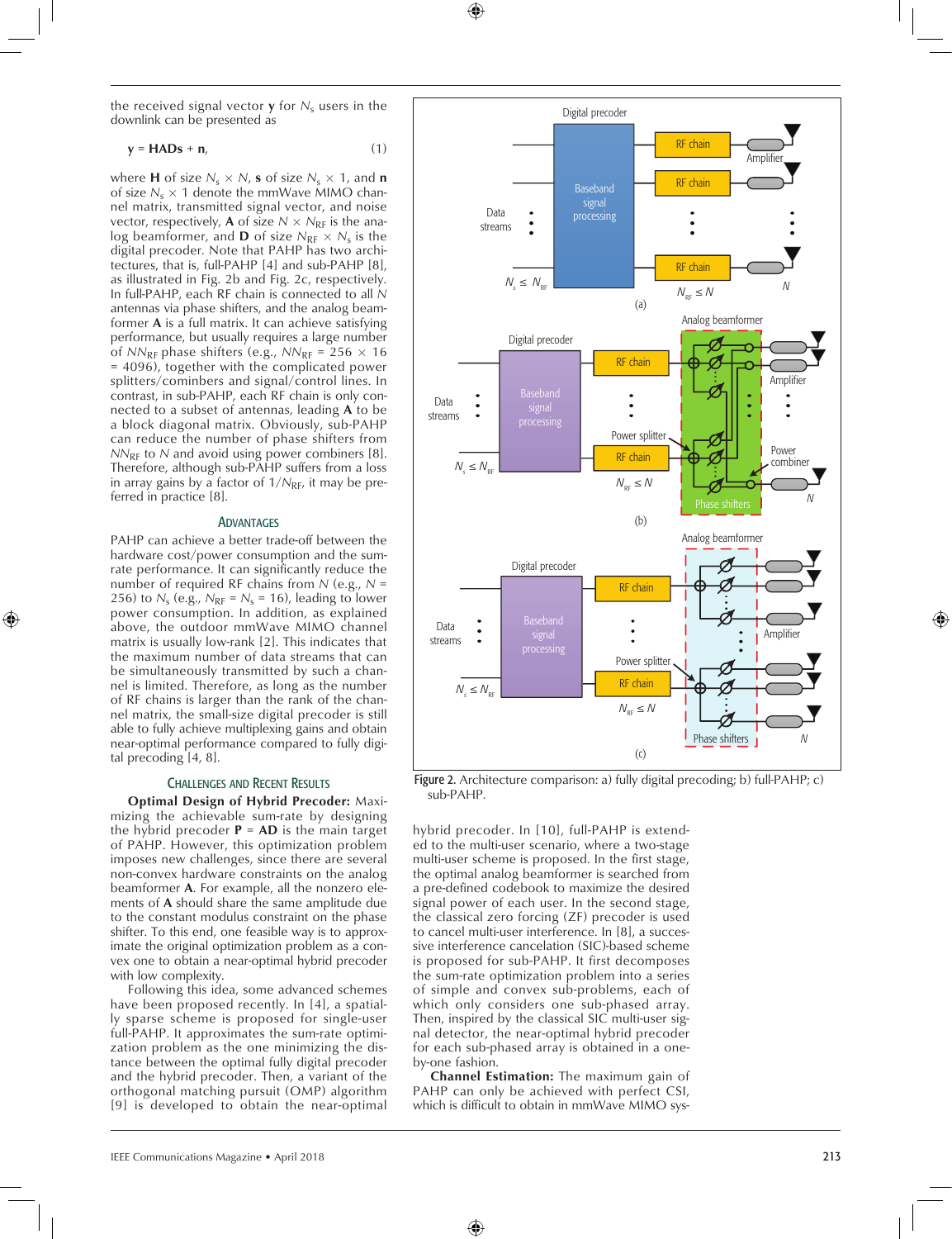Although full-PAHP can achieve near-optimal performance with a reduced number of RF chains, it usually requires a large number of high-resolution phase shifters, together with the complicated power splitters/combiners. Sub-PAHP can partly solve these problems, but it suffers from some performance loss due to the reduced array gains.

tems. First, due to the lack of array gains before the establishment of the transmission link, the SNR for channel estimation in PAHP is quite low [3]. Second, the number of RF chains in PAHP is usually much smaller than the number of antennas. Therefore, we cannot directly observe the channel matrix like that in fully digital precoding.

Two typical solutions have been proposed to solve this problem. The first solution divides the channel estimation problem into two steps. In the first step, the BS and users will perform beam training like analog beamforming [7] to determine A. In the second step, the effective channel matrix **HA** with smaller size  $N_s \times N_{RF}$  ( $N_{RF} \ll N$ ) is estimated by classical schemes, such as least squares (LS). The second solution is to exploit the low-rank characteristic of the mmWave MIMO channel. Instead of estimating the effective channel matrix HA, it can directly obtain the complete channel matrix H with low pilot overhead. For example, an adaptive compressive sensing (CS) [9] based channel estimation scheme is proposed in [3]. It divides the total channel estimation problem into several sub-problems, each of which only considers one channel path. For each channel path, it first starts with coarse direction grids, and determines the direction of this path belonging to which grid by employing the OMP algorithm. Then, the narrowed direction grids are used, and the direction of this path is further refined. Note that the first solution usually involves low complexity and is easy to implement. In contrast, the second solution can significantly reduce the pilot overhead, but usually involves higher complexity.

## Lens Array Based Hybrid Precoding

### **PRINCIPLE**

Although full-PAHP can achieve near-optimal performance with a reduced number of RF chains, it usually requires a large number of high-resolution phase shifters, together with the complicated power splitters/combiners. Sub-PAHP can partly solve these problems, but it suffers from some performance loss due to the reduced array gains.

These problems can be solved by LAHP [5], another realization of hybrid precoding, where the analog beamformer is realized by lens array and selecting network, as shown in Fig. 3a. By employing a lens array (an electromagnetic lens with directional energy focusing capability and a matching antenna array with elements located in the focal surface of the lens [5]), the signals from different directions (beams) can be concentrated on different antennas, and the spatial channel can be transformed to the beamspace channel. Mathematically, the lens array plays the role of a spatial discrete fourier transform (DFT) matrix U of size  $N \times N$ , whose *N* columns correspond to the orthogonal beamforming vectors of *N* pre-defined directions (beams) that cover the whole angular space. The system model of LAHP can be presented by

$$
\tilde{\mathbf{y}} = \mathbf{H} \mathbf{U} \mathbf{D} \mathbf{s} + \mathbf{n} = \tilde{\mathbf{H}} \mathbf{D} \mathbf{s} + \mathbf{n}, \tag{2}
$$

where  $\tilde{y}$ , **s**, and **n** of size  $N_s \times 1$  denote the received signal vector in the beamspace, transmitted signal vector, and noise vector, respectively, **D** of size  $N \times N_s$  is the digital precoder, and the beamspace channel  $\tilde{H}$  of size  $N_s \times N$  is defined as  $\dot{H}$  = HU, whose *N* columns correspond to *N* orthogonal beams.

#### **ADVANTAGES**

LAHP can also achieve near-optimal performance with low hardware cost/power consumption. This advantage comes from the fact that the beamspace channel  $\hat{H}$  at mmWave frequencies is sparse due to the limited scattering [2]. Therefore, similar to antenna selection, we can select only a small number of dominant beams to reduce the MIMO dimension as  $\tilde{y} \approx \tilde{H}_r D_r s$  + **n**, where  $\mathbf{H}_r = \mathbf{H}(:, l)_{l \in \mathcal{B}}$  is the dimension-reduced beamspace channel,  $\beta$  denotes the set of selected beams, and  $\mathbf{D}_r$  of size  $|\mathcal{B}| \times N_s$  is the corresponding dimension-reduced digital precoder. As the dimension of  $D_r$  is much smaller than that of D in Eq. 2, LAHP can significantly reduce the number of required RF chains without obvious performance loss. Another advantage of LAHP is that the array gains can always be preserved by the low-cost lens array. Therefore, even though the simple selecting network is used, the satisfying performance can still be guaranteed [5].

#### Challenges and Recent Results

Optimal Design of Beam Selection: The performance of LAHP depends on beam selection, which aims to select  $|\mathcal{B}|$  beams out of the total N beams to maximize the achievable sum-rate. The most intuitive beam selection scheme is exhaustive search. It provides optimal performance but prohibitively high complexity, which exponentially increases with the number of selected beams. This means that more efficient beam selection schemes should be designed.

In [5], a magnitude maximization (MM) beam selection scheme is proposed, where several beams with large power are selected for data transmission. The MM beam selection scheme is simple and efficient, but it only aims to preserve power as much as possible without considering interference, leading to some performance loss. In [11], the authors propose a more efficient beam selection scheme by using the incremental algorithm developed from antenna selection. It selects  $|\mathcal{B}|$  beams one by one. In each step, the beam with the greatest contribution to the achievable sum-rate is selected. In [12], an interference-aware (IA) beam selection scheme with better performance is proposed. The key idea is to classify all users into two user groups according to the potential interference. For users with small interference, it directly selects the beams with large power, while for users with severe interference, the incremental algorithm is employed to search the optimal beams.

Channel Estimation: The channel estimation for LAHP is a little different from that for PAHP since:

- PAHP and LAHP have different hardware architectures.
- We need to estimate the sparse beamspace channel instead of the conventional low-rank spatial channel [5].

This problem can be solved by following two recently proposed solutions. The first one is to reduce the dimension of the beamspace channel estimation problem. For example, in [13] a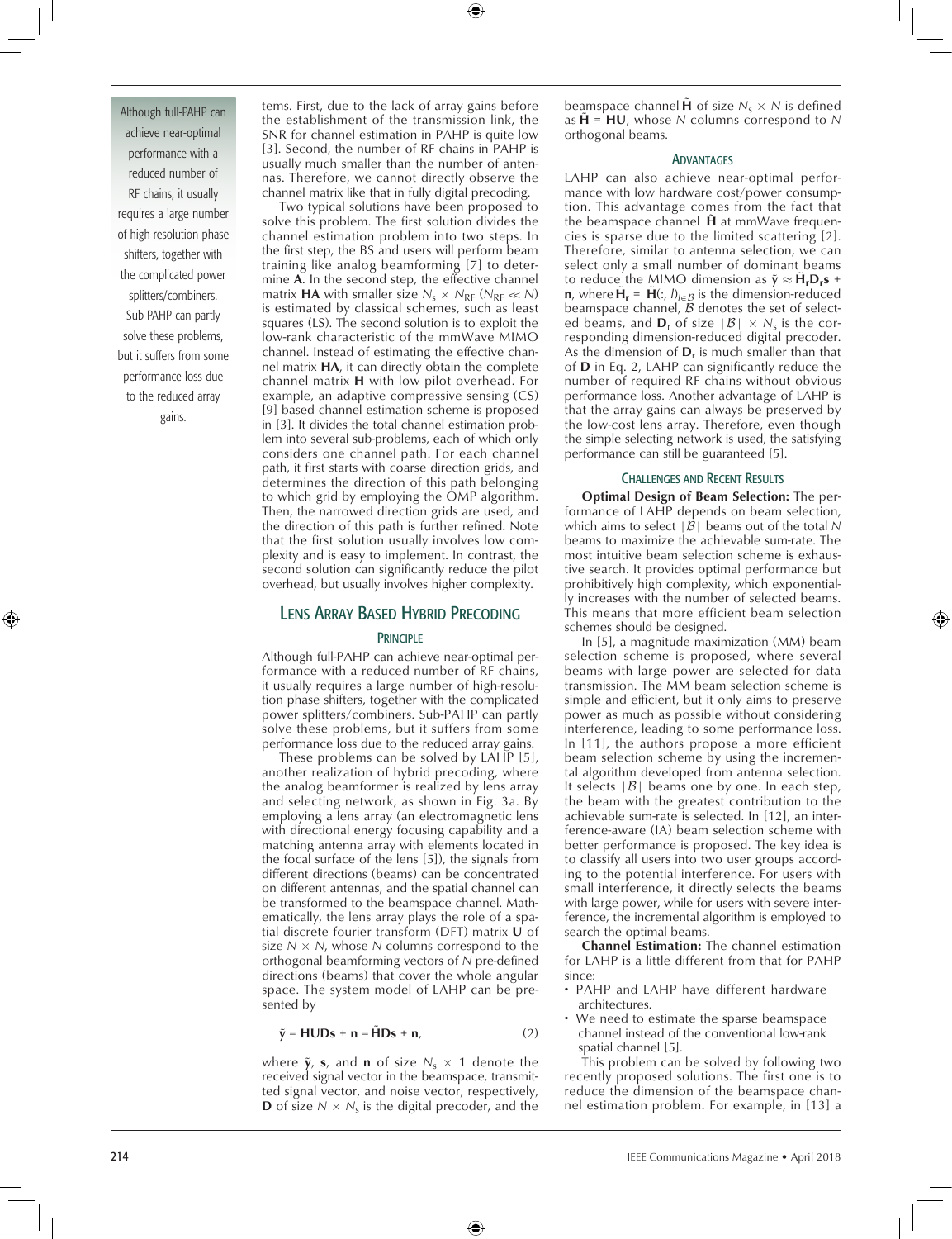

There are still some open issues on low RF-complexity technologies for outdoor

mmWave MIMO systems. For example, most of the existing low RF-complexity technologies are designed for the narrowband and time-invariant channels. However, due to the large bandwidth and the high frequency, the mmWave MIMO channels are more likely to be broadband and time-varying, which incurs new challenges.

Figure 3. Architectures of LAHP with: a) traditional selecting network; b) proposed adaptive selecting network.

two-step channel estimation scheme is proposed. In the first step, the BS utilizes the selecting network to scan all the beams, and selects several strong beams. In the second step, LS is used to estimate the dimension-reduced beamspace channel. The second solution is to completely estimate the sparse beamspace channel by utilizing CS algorithms. However, if we use the traditional selecting network as shown in Fig. 3a (each RF chain can only select one beam via one switch) to sample the beamspace channel with a reduced number of pilots, the sensing matrix will be rank-deficient and CS algorithms cannot work [9]. To this end, we propose an adaptive selecting network for LAHP as shown in Fig. 3b, where each RF chain is connected to all antennas via switches. For data transmission, it can select beams like the traditional one, while for channel estimation, it can perform as a sensing matrix with randomly selected 0/1 elements, which has full rank [9]. Then, we can estimate the sparse beamspace channel via efficient CS algorithms such as OMP, and considerably reduce pilot overhead.<sup>1</sup> Note that the extra power consumption and hardware cost incurred by the adaptive selecting network is limited, since the switches are easy to implement with low power consumption [15]. Finally, similar to PAHP, the first solution usually involves low complexity while the second one can considerably reduce pilot overhead.

## Performance Comparison

In this section, we compare the performance of full-PAHP, LAHP with the proposed adaptively selecting network, and fully digital precoding. We first consider an outdoor multi-user mmWave MIMO in a single-cell scenario, where the BS employs  $N = 256$  antennas to simultaneously serve  $N_s$  = 16 single-antenna users. The widely used Saleh-Valenzuela multi-path model is adopted to capture the characteristics of mmWave MIMO channels [2]. Each user has one LoS path and two NLoS paths. The gain of the LoS path is normalized to 1, while the gain of each NLoS path is assumed to follow  $CN(0, 0.1)$ . The directions of all paths of users are assumed to follow the IID uniform distribution within  $[-\pi/2, \pi/2]$ .

Figure 4 shows the comparison of the achievable sum-rate against the SNR for data transmission. For full-PAHP with  $N_{RF} = N_s = 16$  RF chains, we use the adaptive CS based channel estimation scheme proposed in [3] (the number of initial direction grids is set as 1024) to estimate the spatial channel, and employ the two-stage multi-user scheme proposed in [10] (4-bit phase shifters are used) to transmit data. For LAHP also with

<sup>&</sup>lt;sup>1</sup> In practice, the beamspace channel may not be sparse enough due to the power leakage effect, but this can be relieved following the idea in [14].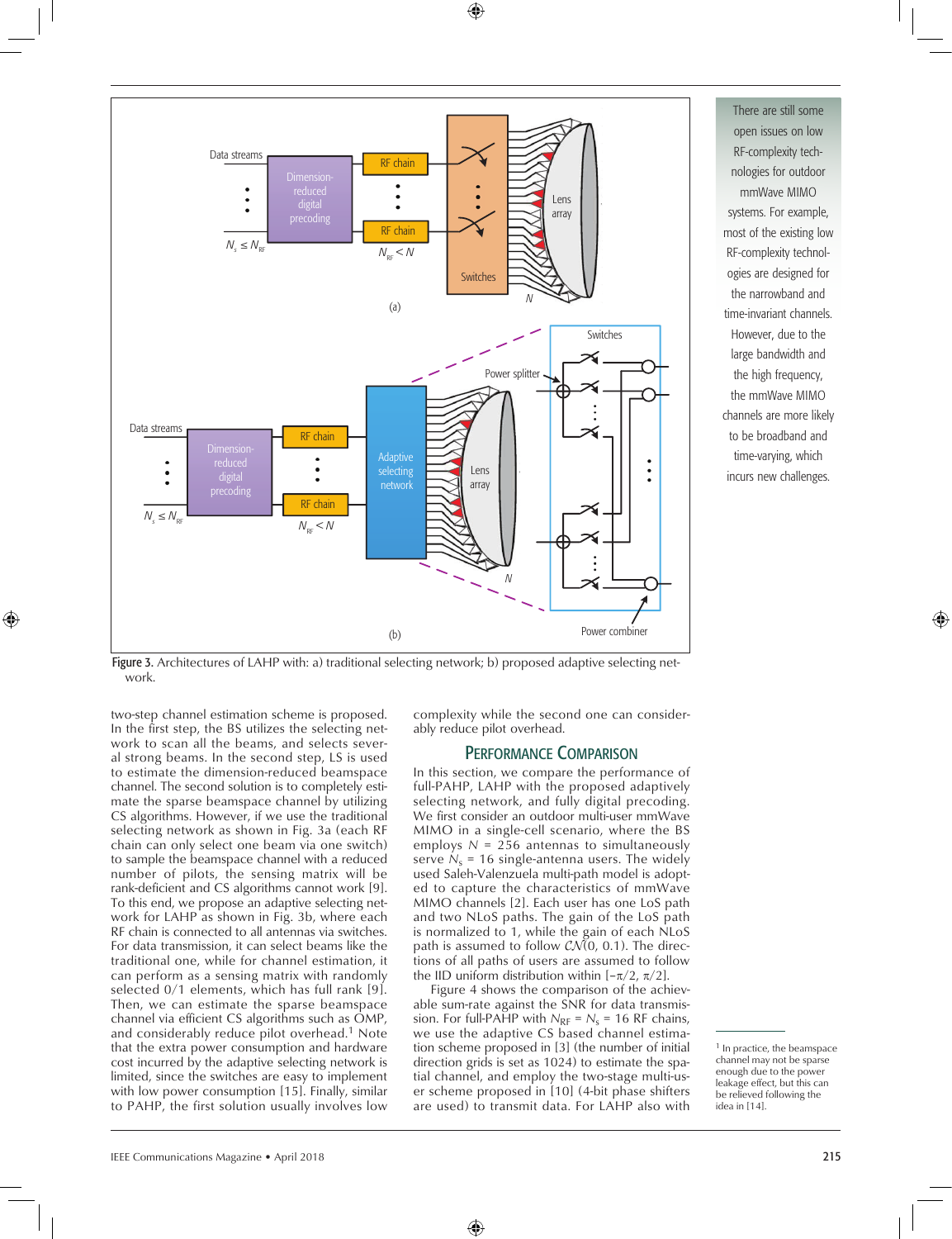

Figure 4. Comparison of sum-rate against the SNR for data transmission.



Figure 5. Comparison of power efficiency against the number of users N<sub>s</sub>.

 $N_{\text{RF}}$  =  $N_{\text{s}}$  = 16 RF chains, we utilize the proposed adaptive selecting network to estimate the beam space channel as illustrated above, and adopt the IA beam selection scheme [12] to transmit data. Finally, for fully digital precoding with  $N_{RF} = N =$ 256 RF chains, the classical LS channel estimation scheme and the ZF precoding scheme are adopted. For fair comparison, we set SNR as 20 dB and use 96 pilots for all three of the adopted channel estimation schemes. From Fig. 4 we observe that although the number of RF chains is significantly reduced, both PAHP and LAHP can achieve sum-rate performance close to that of fully digital precoding. This is due to the fact that PAHP can fully exploit the low-rank characteristic of mmWave channels in the spatial domain, while LAHP can benefit from the sparse characteristic of mmWave channels in the beamspace (angular

domain). Since the lens array plays the role of spatial DFT, the beamspace channel and the spatial channel are essentially equivalent but expressed in different forms, just like the same signal can be expressed in the time domain and equivalently in the frequency domain. Moreover, Fig. 4 also shows that with the perfect channel, PAHP outperforms LAHP by about 2 dB, since the phase shifter has higher design freedom than the switch. Finally, Fig. 4 shows that LAHP is more robust to the channel estimation error, since only the dimension-reduced beamspace channel is effective for data transmission and a slightly inaccurate channel may still achieve satisfying performance.

Figure 5 shows the comparison of power efficiency against the number of users  $N_s$ . We define the power efficiency  $\eta$  as  $\eta = R/(P_T + P_H)$ [11], where *R* is the achievable sum-rate,  $P_T$  is the transmission power, which can be set as  $P<sub>T</sub>$ = 2.5W (34 dBm) for outdoor mmWave MIMO in a small cell  $[2]$ ,  $P_H$  is the power consumed by hardware architecture. For full-PAHP as shown in Fig. 2b, we have  $P_T = NP_A + N_{RF}NP_{PS} + N_{RF}P_{SP}$ + *NP*CO + *N*RF*P*RF, where *P*A, *P*PS, *P*SP, *P*CO, and *P<sub>RF</sub>* are the power consumed by amplifier, phase shifter, power splitter, power combiner, and RF chain, respectively. For LAHP with the proposed adaptive selecting network as shown in Fig. 3b, we have  $P_T = NP_A + N_{RF}NP_{SW} + N_{RF}P_{SP} + NP_{CO}$  $+ N_{\text{RF}}P_{\text{RF}}$ , where  $P_{\text{SW}}$  is the power consumed by the switch. Finally, for fully digital precoding as shown in Fig. 2a, we have  $P_T = NP_A + NP_{RF}$ . In this article, some referenced values<sup>2</sup> are adopted as  $P_A$  = 20mW [15],  $P_{SP}$  =  $P_{CO}$  = 10mW [15],  $P_{RF}$  = 250mW [3],  $P_{PS}$  = 30mW for a 4-bit phase shifter [15], and  $P_{SW}$  = 5mW [15]. Figure 5 shows that both PAHP and LAHP can achieve much higher power efficiency than fully digital precoding when the number of users is not large (e.g.,  $N_s \le 8$ ). However, when  $N_s > 12$ , LAHP still enjoys high power efficiency, but PAHP performs even worse than fully digital precoding. This can be explained by the fact that as  $N_s$  grows, the number of phase shifters required by PAHP increases rapidly. As a result, the power consumption of phase shifters will be huge, even higher than that of RF chains.

Next, we extend the performance comparison to the multi-cell scenario as shown in Fig. 6, where the number of cells is set as 2 for simplicity but without loss of generality. Each cell has one BS with  $N = 256$  antennas to serve  $N_s = 16$  users with the same transmission power. The channels between the BS and the users in its own cell, and the channels between the BS and the users in the neighbor cell, are generated following the same model as in Fig. 4. We assume that no cooperation between BSs exists, and each BS only knows the channels of the users in its own cell. From Fig. 6, we observe that the achievable sum-rates of all technologies will not grow without bound when the SNR for data transmission increases, because high SNR also incurs high inter-cell interference. However, Fig. 6 still shows that both PAHP and LAHP can achieve near-optimal performance, even in the multi-cell scenario with inter-cell interference.

# **CONCLUSIONS**

In this article, we have introduced two promising low RF-complexity technologies for mmWave MIMO with large antenna array, that is, PAHP

<sup>2</sup> Note that the power consumption of RF modules usually presents high variability, which depends on the specific implementation type and performance requirement [15]. In this article, we just adopt the conservative (high) values, and the results in Fig. 5 can be considered as the lower bounds of the power efficiencies in practice.